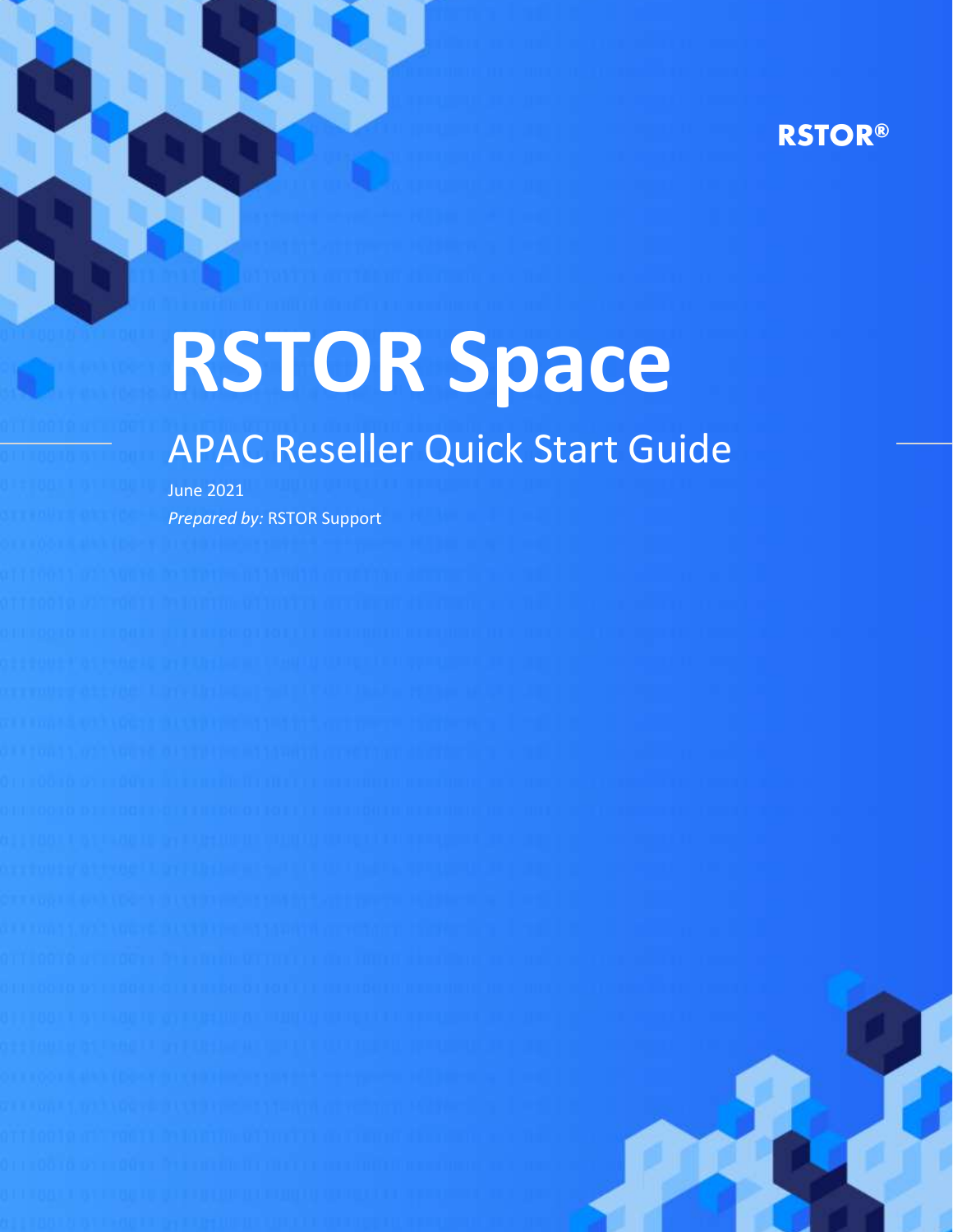

# **Table of Contents**

| 2.2 |  |
|-----|--|
| 2.3 |  |
|     |  |
|     |  |
| 3.2 |  |
|     |  |
|     |  |

RSTOR Space™ APAC Reseller Quick Start Guide **©2021 RSTOR®** 

All product and company names are trademarks" or registered<sup>®</sup> trademarks of their respective holders.<br>Use of them does not imply any affiliation with or endorsement by them. <u>R-Stor Inc. Legal Privacy</u>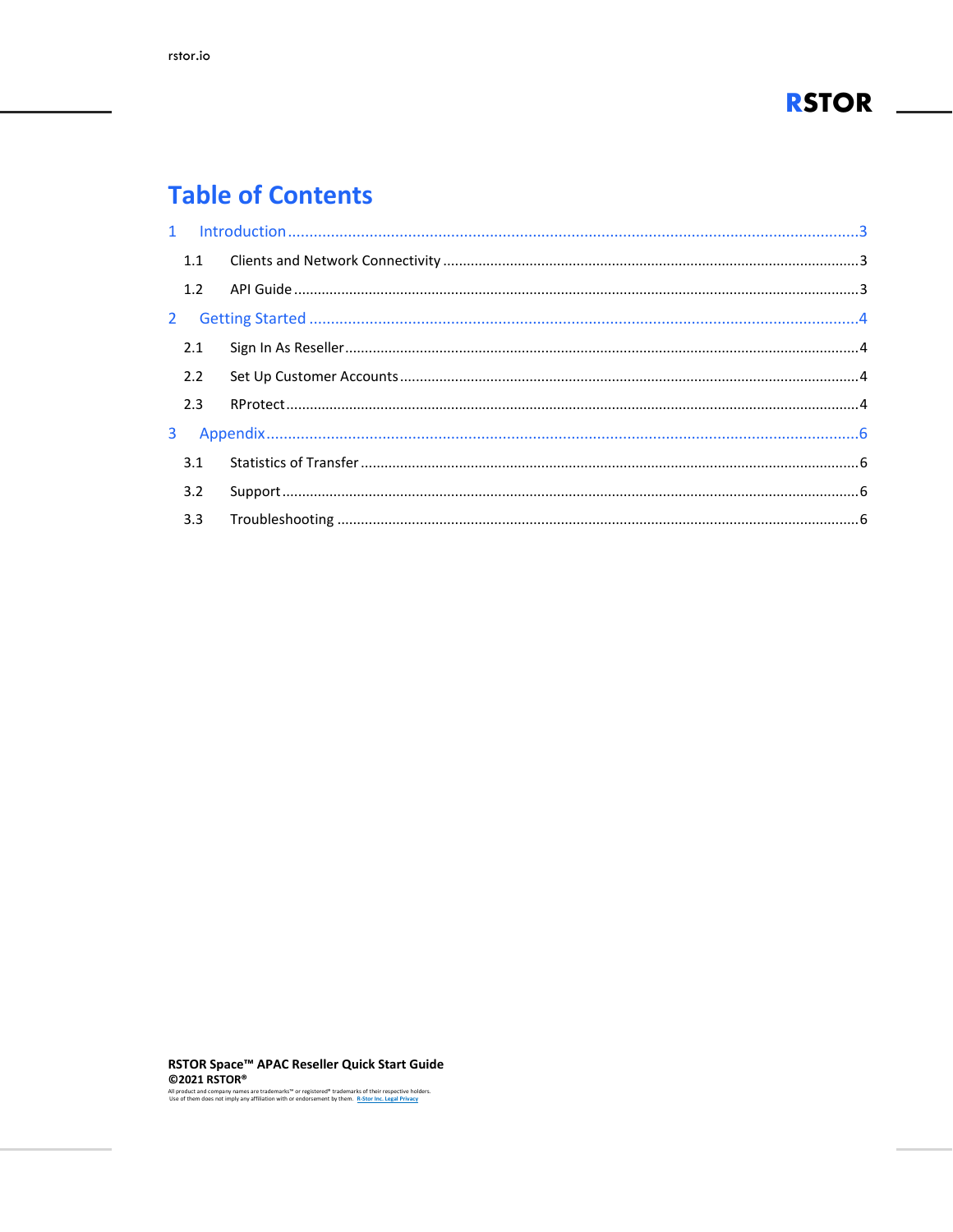

# <span id="page-2-0"></span>**1 Introduction**

**RSTOR SPACE™** is RSTOR's core product offering that is **S3 compatible** with public and hybrid infrastructures. RSTOR Space allows customers to safely store their data with multi-copy geographically distributed data protection, immutability options and eventually consistent replication. RSTOR Space is hyper-scalable to serve the needs of varying workload types.

As an S3 compatible storage system, RSTOR Space can easily be integrated with existing S3 compatible applications.

An **S3 bucket** is a public cloud storage resource which contains objects. The Simple Storage Service **(S3)** data model uses a flat structure, there is no hierarchy of folders and subfolders, all objects are stored inside the root of the bucket. It is possible to filter objects using prefixes and delimiters to a subset of the bucket. An object is uniquely identified by its bucket, its full name (also known as object ID) and optionally the associated metadata.

#### <span id="page-2-1"></span>**1.1 Clients and Network Connectivity**

RSTOR Space exposes an S3 compatible interface over HTTPS. The interface can be used in two ways:

Interactively:

- RSTOR's Native Web GUI, best for simplified management access (https://s3.<resellername>.rstorcloud.io/)
- Third-Party S3 compatible GUI or CLI client

Programmatically:

• Via API calls with S3 compatible SDKs or libraries with Endpoint, Access Key and Secret Key credentials

#### <span id="page-2-2"></span>**1.2 API Guide**

The API Guide is accessible from the RSTOR Space Web GUI:

https://s3.<resellerername>.rstorcloud.io/apidoc/index.html

RSTOR Space Object Storage has been tested against all major SDKs for S3 clients (python library, AWS SDK Go library, AWS SDK JS library), S3 GUIs (CyberDuck, S3browser), and various S3

**RSTOR Space™ APAC Reseller Quick Start Guide ©2021 RSTOR®** All product and company names are trademarks™ or registered® trademarks of their respective holders. Use of them does not imply any affiliation with or endorsement by them. **[R-Stor Inc. Legal Privacy](https://www.rstor.io/legal-privacy/)**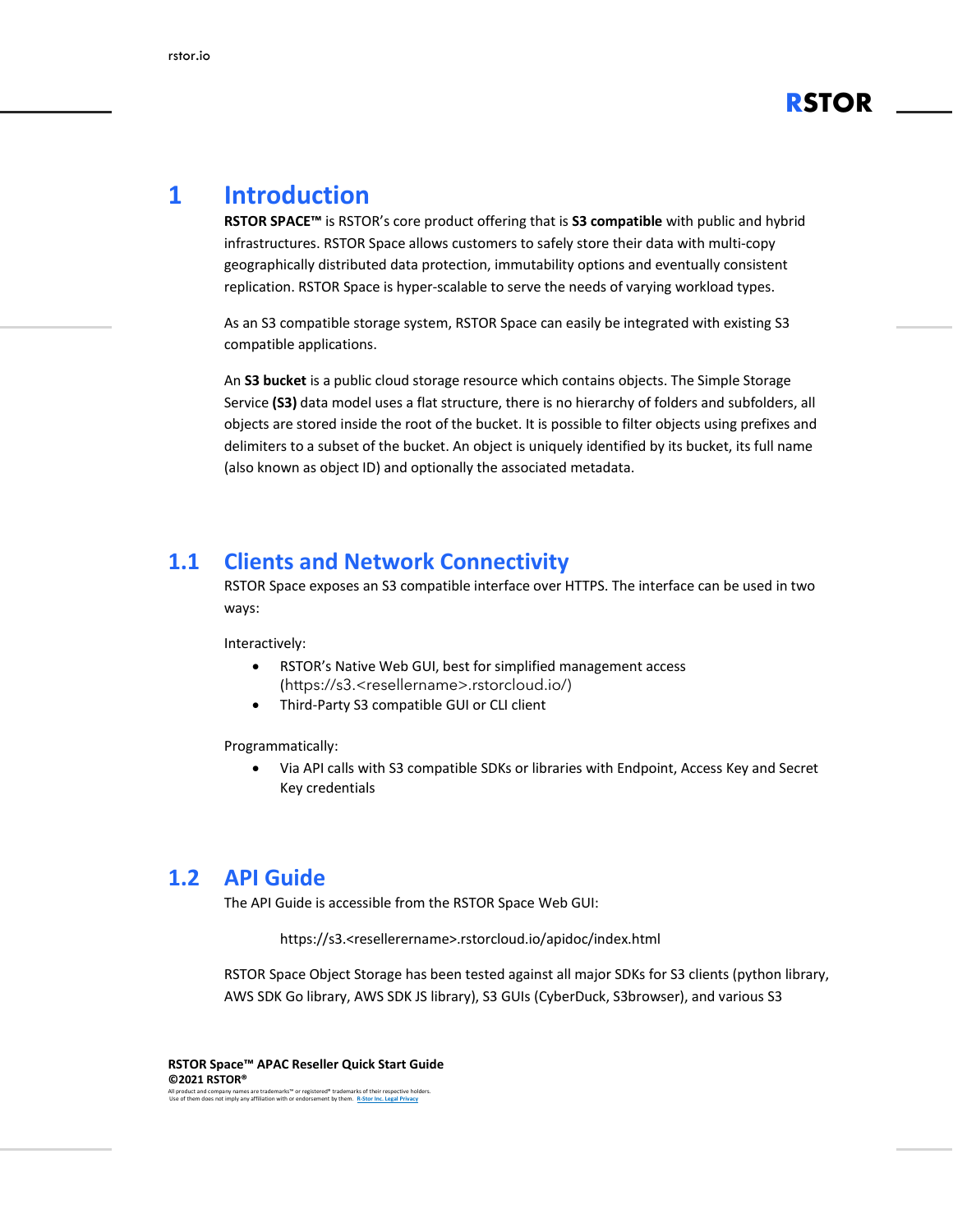

capable applications. Please check with RSTOR for the compatibility listing, if you do not see one applicable to your needs, let us know.

#### <span id="page-3-0"></span>**2 Getting Started**

Additional information about all of the options available is located in the RSTOR Space User Guide.

#### <span id="page-3-1"></span>**2.1 Sign In As Reseller**

To access the Reseller interface, use the following URL, inserting your reseller account name: https://<resellername>.rstorcloud.io/admin/signin.

#### <span id="page-3-2"></span>**2.2 Set Up Customer Accounts**

A Reseller sub-account (Customer Account) is created by using the add in the upper right corner of the web GUI of the Customer page (or through the RSTOR API). This is used by the Root account to create the customer sub accounts.

**Name**: Name of customer account

**Emai**l: Email address for the customer sub-account administrator or owner/user

**Password**: Password for the sub-account administrator or owner/user

**\*NOTE\*** It is strongly advised that after the account has been created by clicking "Add Customer", you then click "Reset Password" in the customer details to generate a password reset URL to be sent to the customer, rather than sending the password that was entered for the account creation.

These are the required fields that must be entered to create a sub-tenant account.

Once you have created the sub-tenant account choose which RSTOR services you will be providing to the account. Both Space and Transporter are enabled by default. Then proceed to the RProtect screen to whitelist the customer's IP address(es) for access to RSTOR Space.

#### <span id="page-3-3"></span>**2.3 RProtect**

RProtect is a feature that enables granular whitelisting to resources for both Reseller and Customer personalities.

**RSTOR Space™ APAC Reseller Quick Start Guide ©2021 RSTOR®**

All product and company names are trademarks™ or registered® trademarks of their respective holders. Use of them does not imply any affiliation with or endorsement by them. **[R-Stor Inc. Legal Privacy](https://www.rstor.io/legal-privacy/)**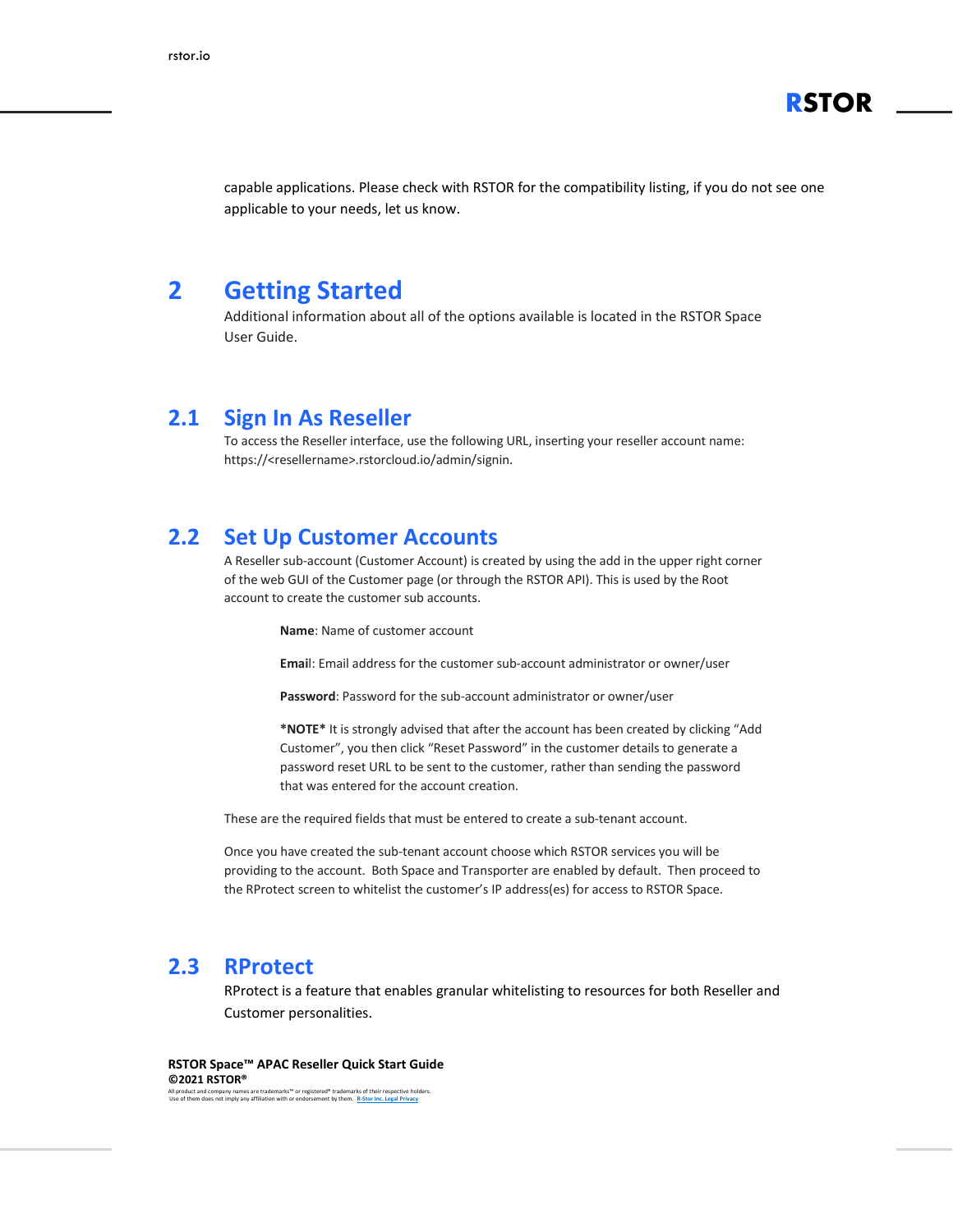

RProtect can explicitly ensure that no one, except a select IP address or a range of IP addresses have access to a specific resource. *It can also be used to remove all restrictions by using 0.0.0.0/0 as the whitelisted IP address.* RProtect currently works with IPv4 and is not designed for IPv6.

RProtect is accessed from the top navigation bar of the web GUI. Choose the customer sub-account from the dropdown, then click ADD RULE.

IP whitelist rules will be automatically approved when submitted from the Reseller administrator account. Requests from a customer sub-account will require approval from the Reseller administrator.

**RSTOR Space™ APAC Reseller Quick Start Guide ©2021 RSTOR®**

All product and company names are trademarks™ or registered® trademarks of their respective holders. Use of them does not imply any affiliation with or endorsement by them. **[R-Stor Inc. Legal Privacy](https://www.rstor.io/legal-privacy/)**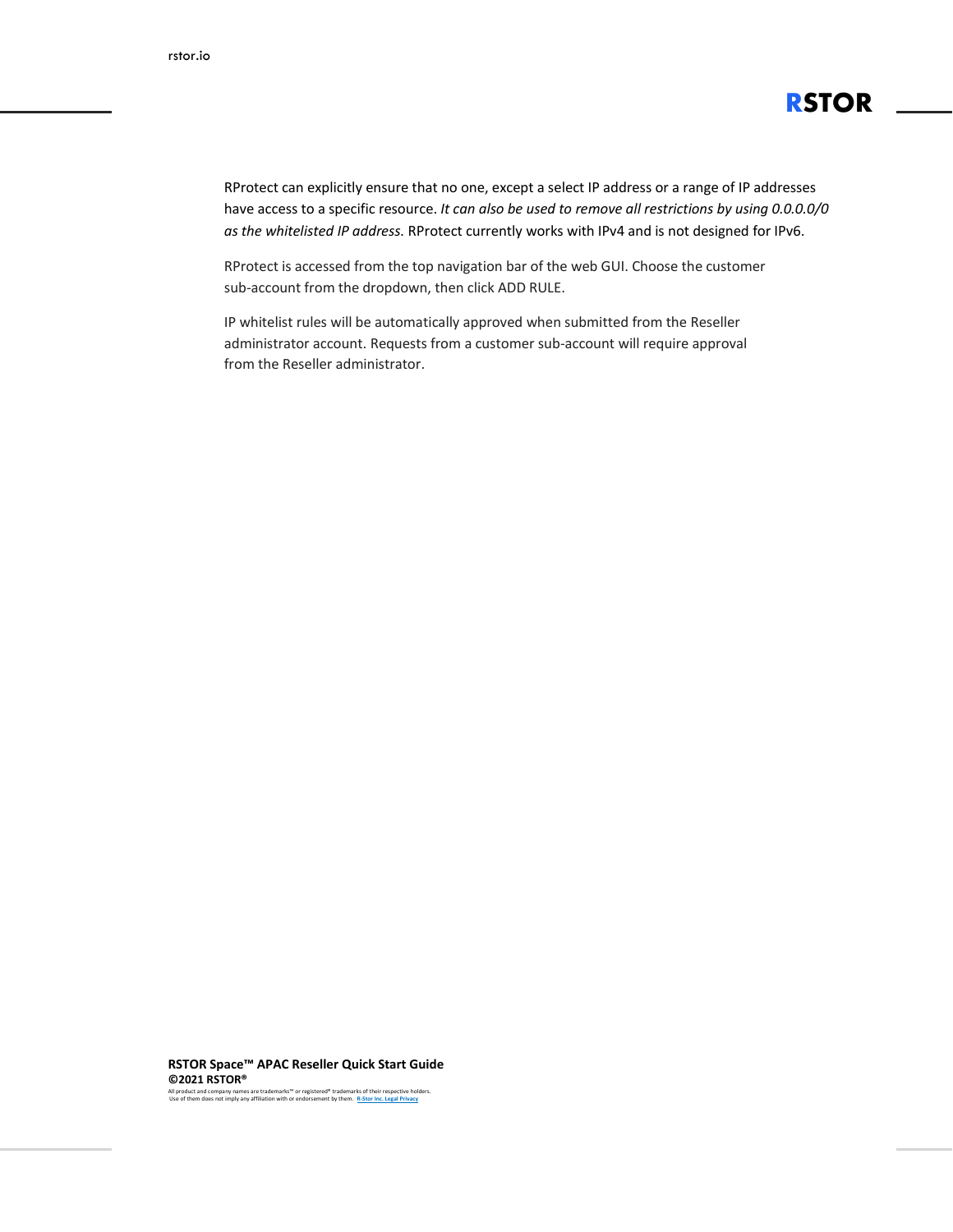

# <span id="page-5-0"></span>**3 Appendix**

### <span id="page-5-1"></span>**3.1 Statistics of Transfer**

In the RSTOR Space Reseller portal, you can display statistics of the buckets under your reseller sub-user (Customer) account along with the storage and transfer rates. It will also display a graph with the total used space (GB), number of objects stored, and egress and ingress traffic, all aggregated by day. This can give insight into when your users seem to be using the most bandwidth.

The admin can choose the date interval to display and can export the data to csv for easier processing using third-party programs.

- 1. To view the statistics for the entire reseller account, click on "Stats" in the top navigation bar.
- 2. The statistics for each customer sub-account are shown on the customer page. Scroll down the page below the account details for the statistics of that customer sub-account.

Information on how to obtain the same data in a programmatic way is available in the API documentation.

#### <span id="page-5-2"></span>**3.2 Support**

Through the RSTOR Space portal, you can receive further support through the support tab, then clicking on "READ MORE" for API documentation, or "CONTACT US" to open a support ticket or check our knowledge base.

#### <span id="page-5-3"></span>**3.3 Troubleshooting**

The following are some troubleshooting tips for the most common problems we have encountered. Please contact your account team for additional assistance.

- a. If you are unable to connect to the RSTOR Space web portal using the password reset URL provided with your credentials, please contact RSTOR for a new reset URL. There is a time limit in which these URLs are able to be used.
- b. If you have obtained a new password reset URL and are still unable to connect to the RSTOR Space web portal, please make note of the error you are receiving.
	- a. "invalid Account, E-mail address or Password" check these match the credentials you were sent. The account name is not the same as the e-mail address.